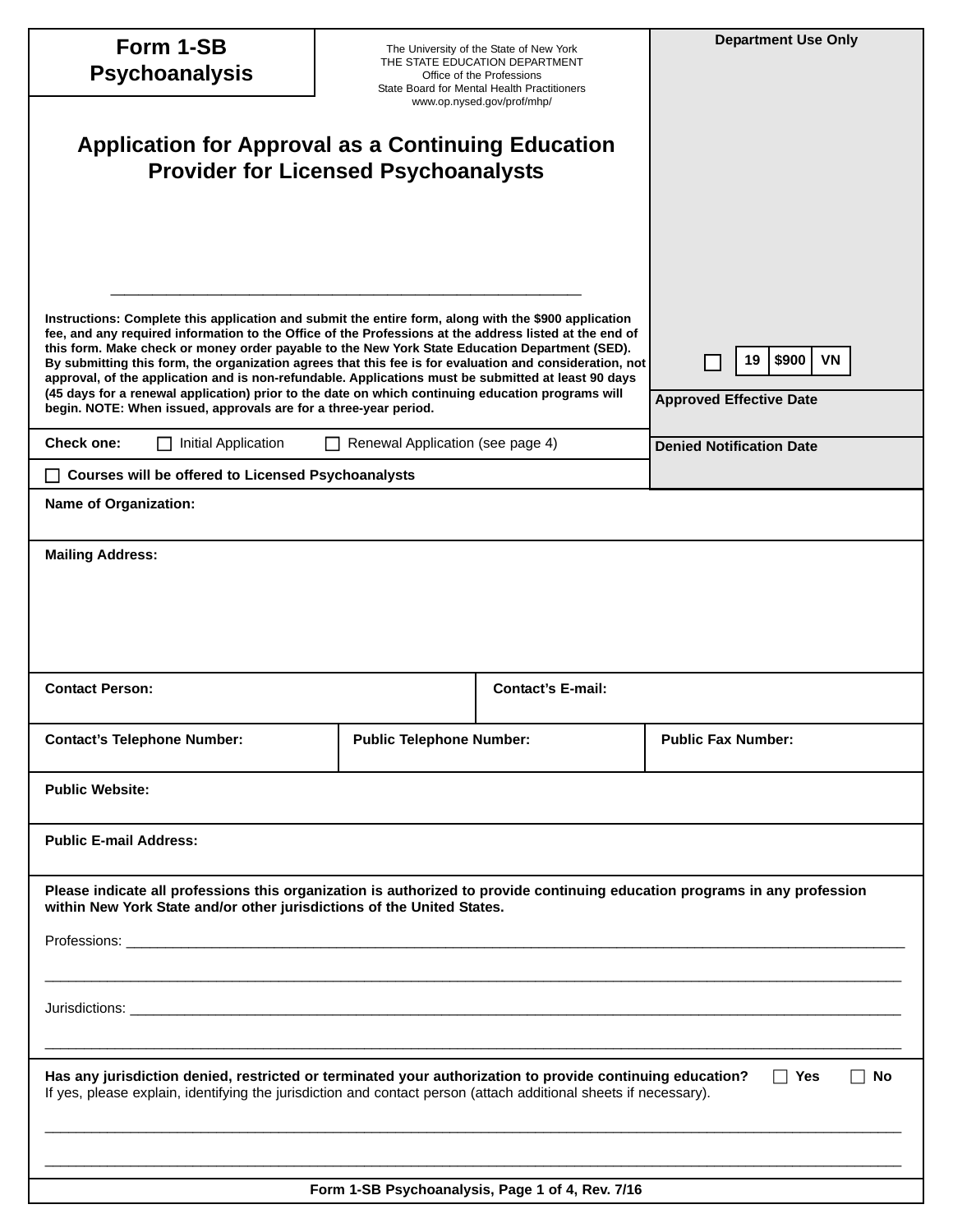Each item below is a standard for SED approval as a continuing education provider for licensed psychoanalysts as set forth in section 79- 12.8(i) of the Regulations of the Commissioner of Education (Commissioner's Regulations). To demonstrate that the organization is in compliance with these standards, please provide the information requested below.

## **Standard 1 - Organization. Applicant is an organized educational entity or entity that has expertise in the professional area being taught.**

- **1.** The organization indicated on page 1 is (check one):
	- □ a national psychoanalysis organization or other professional organization, including specialty boards
	- a New York State psychoanalysis organization that is incorporated or otherwise organized in New York State
	- $\Box$  a national organization of jurisdictional boards of psychoanalysis
	- $\Box$  a higher education institution that offers a graduate psychoanalysis program or programs, as defined in Part 52.35 of the Commissioner's Regulations
	- a graduate school of psychoanalysis, accredited by the American Board for Accreditation in Psychoanalysis
	- $\overline{\Box}$  a higher education institution in New York State or another jurisdiction that is accredited and offers graduate coursework that is directly related to psychoanalysis practice
	- $\Box$  a psychotherapy institute chartered by the Board of Regents that offers coursework that is directly related to psychoanalysis practice
	- □ an entity operated under an operating certificate issued in accordance with articles 16, 31 or 32 of the New York State Mental Hygiene Law

# an entity, hospital, or health facility as defined in section 2801 of the New York State Public Health Law

- None of the above but is (check all that apply and elaborate as necessary)
	- $\Box$  an individual with the expertise to provide continuing education to New York State psychoanalysts
	- an organization desiring to provide continuing education to New York State psychoanalysts
	- □ an organization that proposes to offer courses of learning or self-study programs
	- $\Box$  an organized educational entity with expertise in psychoanalysis education and practice
	- an entity that employs licensed psychoanalysts and possesses the expertise to offer courses/educational activities.
- **2.** Attach a copy of the charter or certificate of incorporation for the organization.
- **3.** Attach a list of the names, titles, addresses, and email of the organization's officers, boards of directors/trustees; and, if applicable, principal stockholders.
- **4.** Attach a statement describing the organization's primary purpose or mission.
- **5.** Attach a description of any secondary purpose of the organization.
- **6.** Attach a statement of the goals of the organization's continuing education program.

### **Standard 2 - Courses/Educational Activities. Courses/educational activities must be offered in appropriate subject areas, as defined in law and regulation.**

Providers must offer courses/educational activities in the subject areas identified in section 79-12.8 (c)(2) of the Commissioner's Regulations, this includes providers of self-study programs.

Any continuing education designed for the sole purpose of personal development, marketing, business practices, and maximizing profits for the practice of a licensed psychoanalyst will not be considered by SED as acceptable continuing education. Supervision of a licensee, student intern or permit holder is not considered acceptable continuing education.

- **7.** Submit a course/educational activity description or a copy of a course/educational activity outline/program/brochure for each planned course/educational activity that includes:
	- a. its exact title
	- b. subject/topic of the course/educational activity
	- c. names and qualifications of the presenter(s) for each lecture or subject/topic
	- d. description of course/educational activity content
	- e. location, date and time
	- f. starting and ending times of each session or lecture
	- g. a description of the teaching methods to be used<br>h. the learning objectives of the course/educational a
	- the learning objectives of the course/educational activity
	- i. costs, refunds, and cancellation policies and
	- j. the length of the course/educational activity in contact hours.
- **8.** Submit a description of the organization's procedures to identify, design, and evaluate course/educational activities before you offer them.
- **9.** Submit a description of the organization's procedures and methods to evaluate the effectiveness and overall quality of your courses/educational activities, including the role of participants in the evaluation process and the basis on which courses/educational activities are updated, modified or discontinued.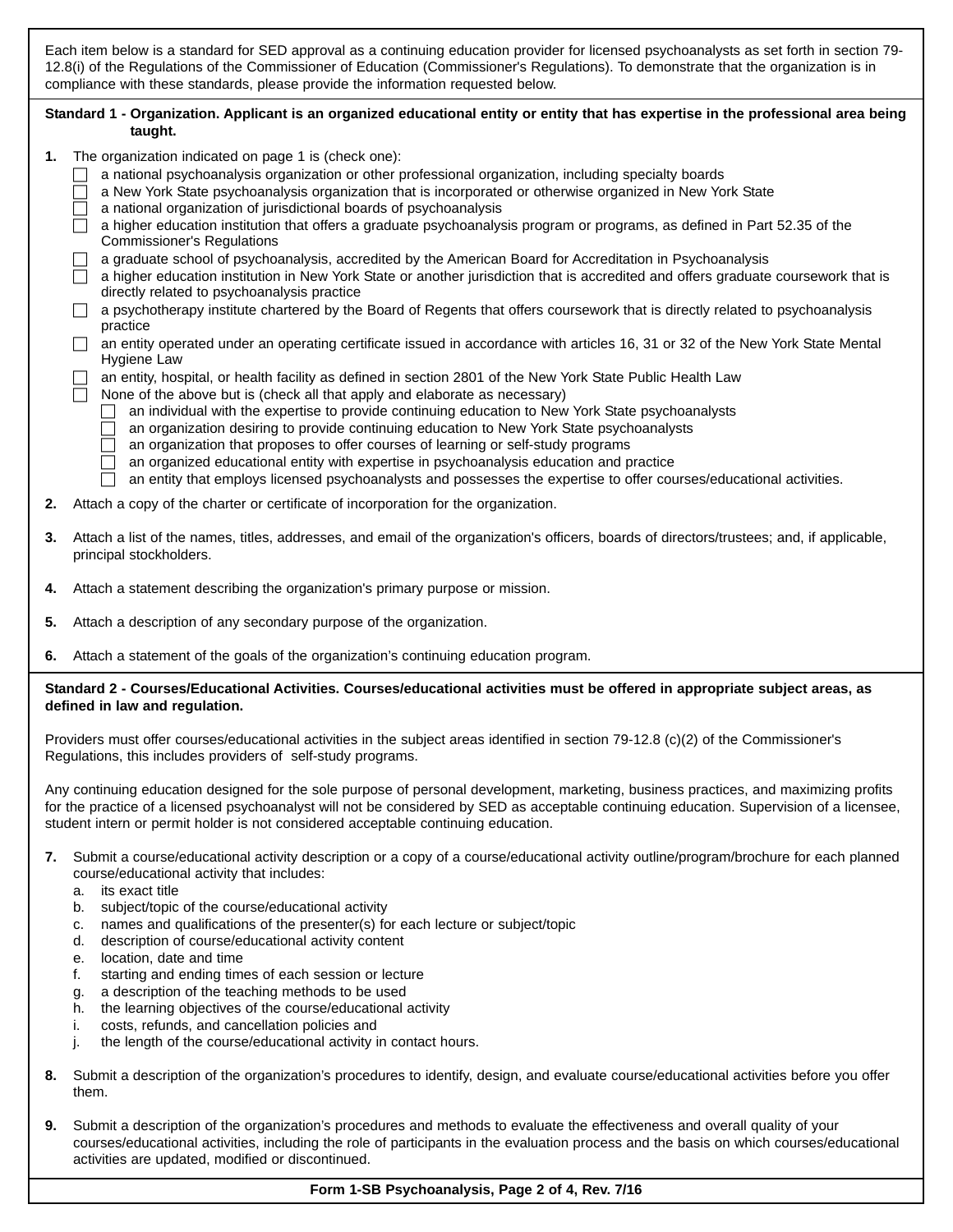### **Standard 3 - Instructors. Instructors are qualified to teach the courses/educational activities which will be offered.**

**10.** Attach a description of the organization's procedures and criteria for selecting instructors.

- **11.** Attach a description of the organization's procedures and criteria for evaluating instructors' performance.
- **12.** Provide a roster of full-time and part-time instructors.
- **13.** Provide a curriculum vitae or resume for each instructor that: (1) demonstrates his or her qualifications to conduct the course(s)/educational activities; and (2) includes at least his or her: (a) name; (b) current employment title; (c) degree(s) earned, with name and location of institution, major, and date received; (d) licensure status (if applicable); (e) teaching experience; and (f) previous professional positions.
- **14.** Provide job descriptions for instructors if specific instructors have not been identified for a particular course or educational activity.
- **15.** Provide a roster of all full-time and part-time administrators.

#### **Standard 4 - Assessment of Learning. Provider has a method of assessing the learning of participants.**

- **16.** Attach a description of the organization's method(s) of assessing the learning of participants in courses/educational activities that: (1) are appropriate to the course/educational activity objectives and educational methods; and (2) measure the extent to which the course objectives were accomplished.
- **17.** Attach a copy of course evaluation instrument by which participants will provide feedback and evaluate the course/educational activity and instructor.

### **Standard 5 - Records. Provider must maintain records for at least six years from the date of completion of coursework/educational activity.**

- **18.** Approved providers must create and maintain for at least six years the following records for each course or educational activity:
	- a. the date and location of the course/educational activity
	- b. the name and curriculum vitae of the instructor/presenter
	- c. the objectives and learning methods of the course/educational activity
	- d. the outline of the course/educational activity, the assessment methods used, and the number of contact hours of the course/educational activity
	- e. a summary of any evaluation of the course/educational activity
	- f. copies of all promotional materials used in a course/educational activity
	- g. any evaluation of the need for the course/educational activity and
	- h. the list of licensed practitioners in attendance, including the profession(s) in which each is licensed.
- **19.** Attach a description of the organization's policy and procedures to assure storage, confidentiality, and retrieval of records for a sixyear period.
- **20.** Indicate the street address where the records will be accessible to SED and the name and contact information for the person responsible for providing such access to SED upon its request
- **21.** Provide a sample copy of the certificate of completion/participation the organization will provide to each licensed practitioner who completes a course/educational activity. The certificate must include: (a) the organization's name; (b) the name of the participant; (c) the date and location of the course/educational activity; (d) the course/educational activity title; (e) the educational method used (e.g., lecture, self-study); (f) the number of contact hours; and (g) a statement indicating that the organization is recognized by SED's State Board for Mental Health Practitioners as an approved provider of continuing education for licensed psychoanalysts.
- **22.** Submit a signed assurance that: (a) the records will be maintained for six years from the date each course/educational activity was offered; (b) the provider will grant the SED access to the records upon request; (c) the provider will respond to any SED inquiry regarding the records; and (d) the provider will notify SED if the address where the records are kept changes. In the event an approved provider discontinues operation, the governing body of such provider must notify the Department and transfer all records as directed by the Department.

#### **Standard 6 - Resources. Provider must have adequate resources to provide continuing education.**

- **23.** Attach a description of the financial base upon which the organization's continuing activities are funded.
- **24.** Attach a description of all physical resources (e.g., offices, buildings, etc.), administrative organization, employees, student services, and any other resources available to facilitate continuing education objectives.

### **Form 1-SB Psychoanalysis, Page 3 of 4, Rev. 7/16**